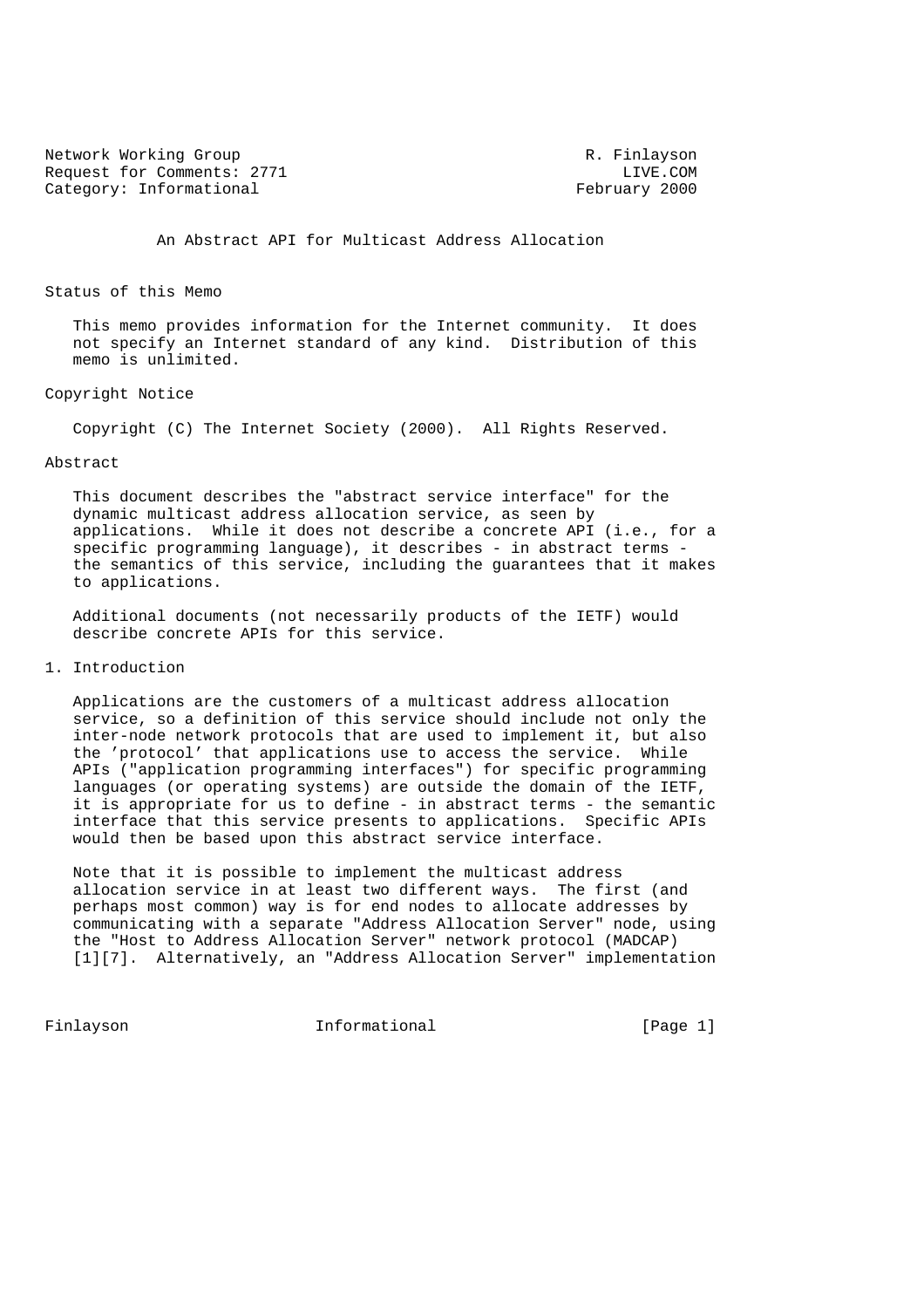might be co-located (along with one or more applications) on an end node, in which case some other, internal, mechanism might be used to access the server. In either case, however, the abstract service interface (and, presumably, any specific APIs) would remain the same.

The remainder of this document describes the abstract interface.

 Note that this interface is intended only for the allocation of dynamic multicast addresses, as used by the traditional multicast service model [2]. Future multicast service models might allocate or assign multicast addresses in other ways, but this is outside the scope of this document.

2. Abstract Data Types

The interface described below uses the following abstract data types:

- AddressFamily: e.g., IPv4 or IPv6
- MulticastAddress: An actual multicast address (i.e., that could subsequently be used as the destination of a datagram)
- MulticastAddressSet: A set of "MulticastAddress"es
- LanguageTag: The code for a (human) language, as defined in [4]
- Scope: An "administrative scope" [3] from which multicast addresses are to be allocated. Each scope is a "MulticastAddressSet", with an associated set of (character-string) names - indexed by "LanguageTag". (Each language tag has at most one corresponding name, per scope.) For each scope, a (language tag, name) pair may be defined to be the 'default' name for this scope. (See the section "Querying the name of a scope" below.)

 (An implementation of this abstract data type might also include other information, such as a default TTL for the scope.)

Time: An (absolute) event time. This is used for specifying the "lifetime" of multicast addresses: the period of time during which allocated multicast addresses are guaranteed to be available. (It is also used to specify the desired start time for an "advance allocation".)

Finlayson **Informational** Informational [Page 2]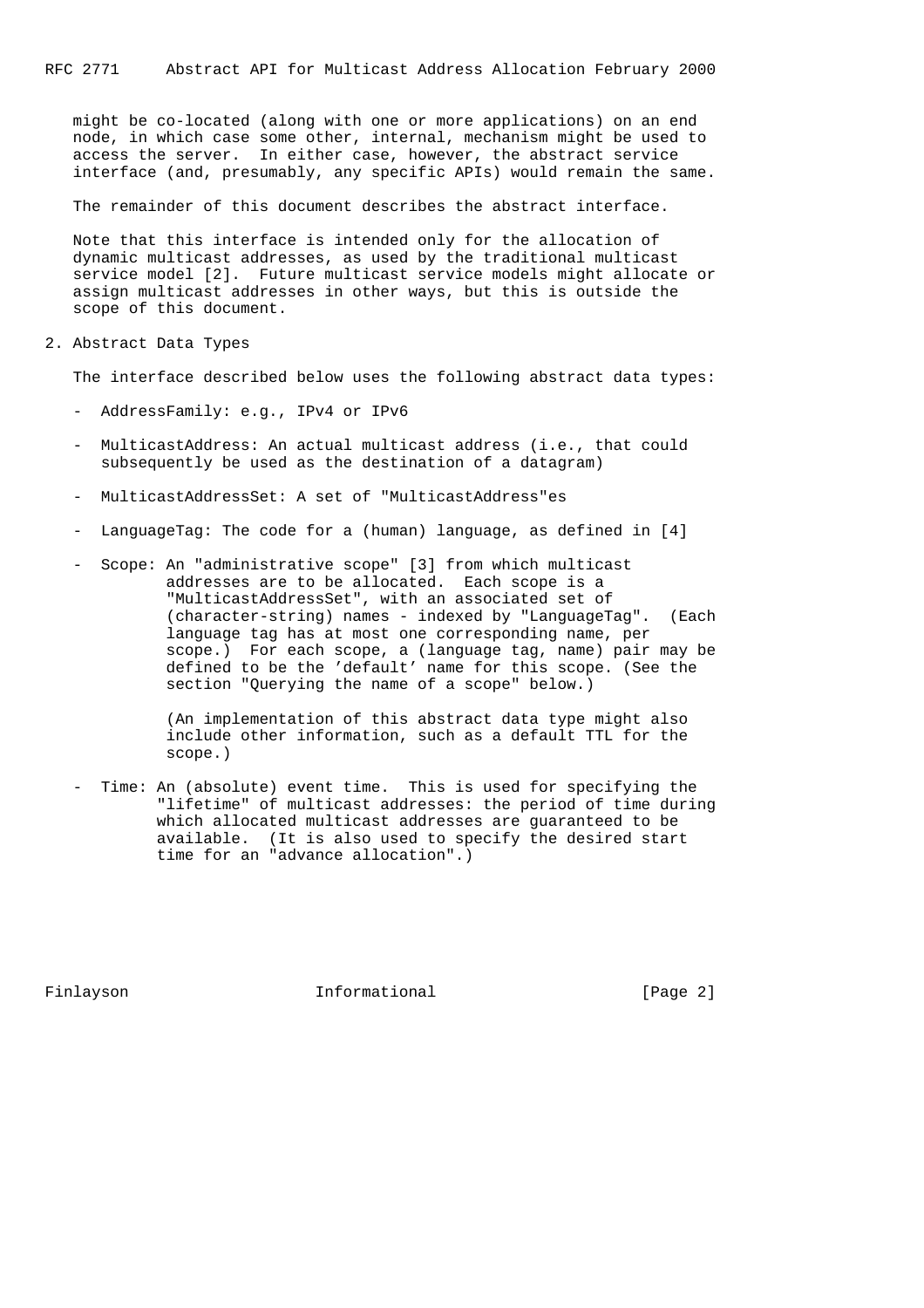Note that a concrete API might prefer to specify some of these times as relative times (i.e., relative to the current time-of-day), rather than absolute time. (Relative times have the advantage of not requiring clock synchronization.)

- Lease: A compound data type that describes the result of a (successful) multicast address allocation. It consists of:
	- [MulticastAddressSet] The set of addresses that were allocated;
	- [AddressFamily] The address family of these addresses
	- [Time] The lifetime of these addresses (the same for each address)
	- [Time] The "start time" of the allocation. (See the discussion of "advance allocation" below.) (A concrete API would likely also include a MADCAP "Lease Identifier" [1].)
- NestingRelationship: A binary data type that describes whether or not two scopes nest. Two scopes nest if traffic sent sent to a multicast group within one scope could be seen by all hosts present within the other scope were they to join the multicast group within the first scope. This value would be "False" for overlapping scopes where only some (or none) of the hosts within the second scope could see traffic sent to an address due to the presence of an administratively scoped boundary. In cases where the first and second scopes are topologically identical this value would be "True."

Finlayson **Informational** Informational [Page 3]

 <sup>-</sup> Status: A result code.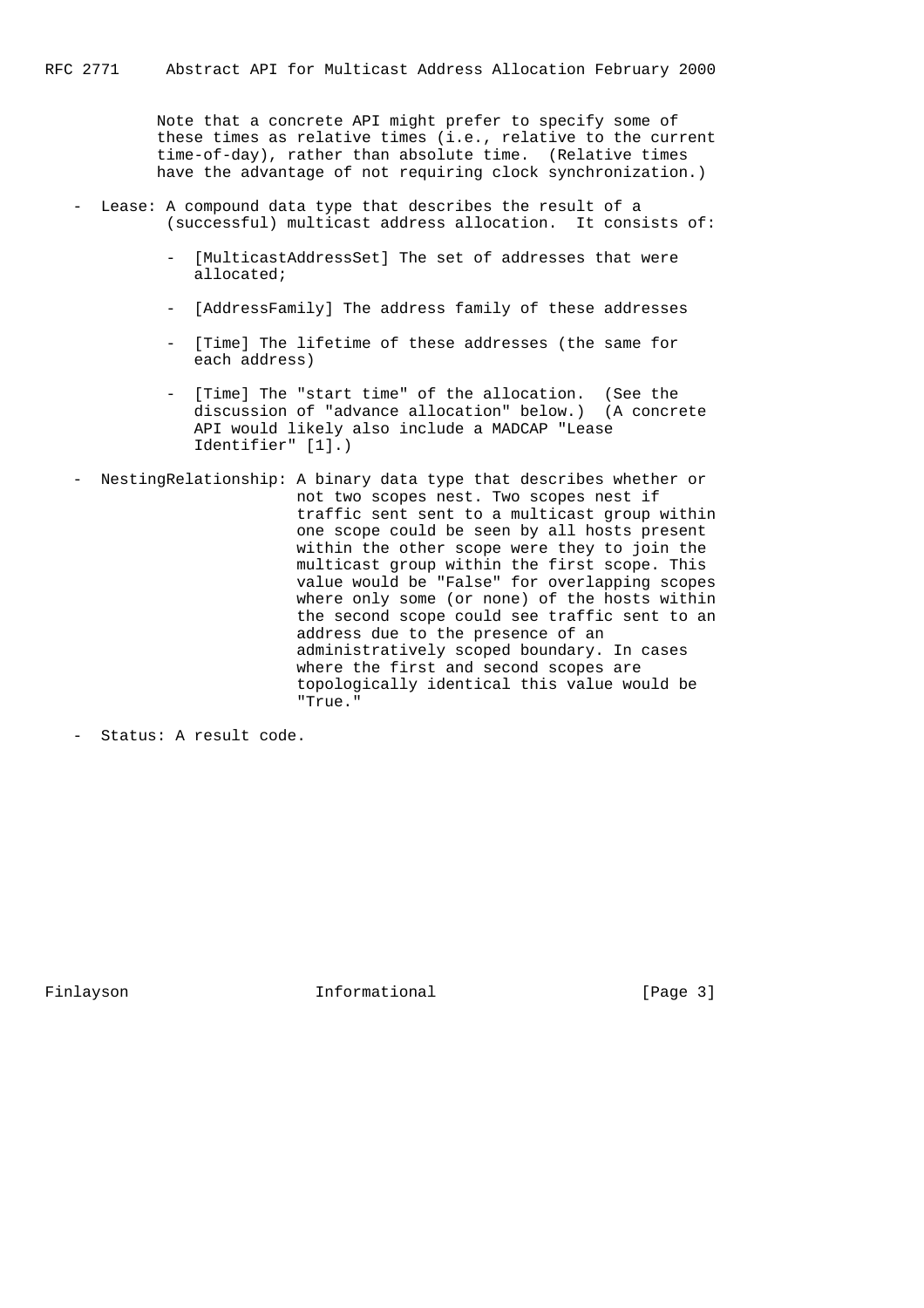# 3. The Abstract Interface

3.1 Allocating multicast addresses:

 alloc\_multicast\_addr(in AddressFamily family, in Scope scope, in Integer minDesiredAddresses, in Integer maxDesiredAddresses, in Time minDesiredStartTime, in Time maxDesiredStartTime, in Time minDesiredLifetime, in Time maxDesiredLifetime, out Lease multicastAddressSetLease, out Status status)

 This operation attempts to allocate a set of multicast addresses (the size of this set is in the range [minDesiredAddresses, maxDesiredAddresses]) within the given address family and scope, and within a given range of desired lifetimes. ("minDesiredStartTime" and "maxDesiredStartTime" are used to specify "advance allocation"; this is described in more detail below.)

 If the address allocation succeeds, the result is returned in "multicastAddressSetLease" (with "status" = OK).

 During the lifetime of this lease, the allocation service will make a "best-effort" attempt to not allocate any of these addresses to others. (However, once the lease's lifetime has expired, any of its addresses can be allocated to others.)

 Multicast addresses are allocated for a limited lifetime. An application may attempt to extend this lifetime, but this operation may fail. Therefore, an application must be prepared for the possibility it will not be able to use the same addresses for as long as it desires. In particular, the application must be prepared to either quit early (because its original multicast address assignments have expired), or, alternatively, to occasionally 'renumber' its multicast addresses (in some application or higher-level-protocol dependent way), by making a new allocation. However, if an application needs to consider 'renumbering', it will always know this in advance, at the time it acquired its current address(es) - by checking the lifetime in the returned lease. An application will never need to be notified asynchronously of the need to 'renumber'.

Finlayson **Informational Informational** [Page 4]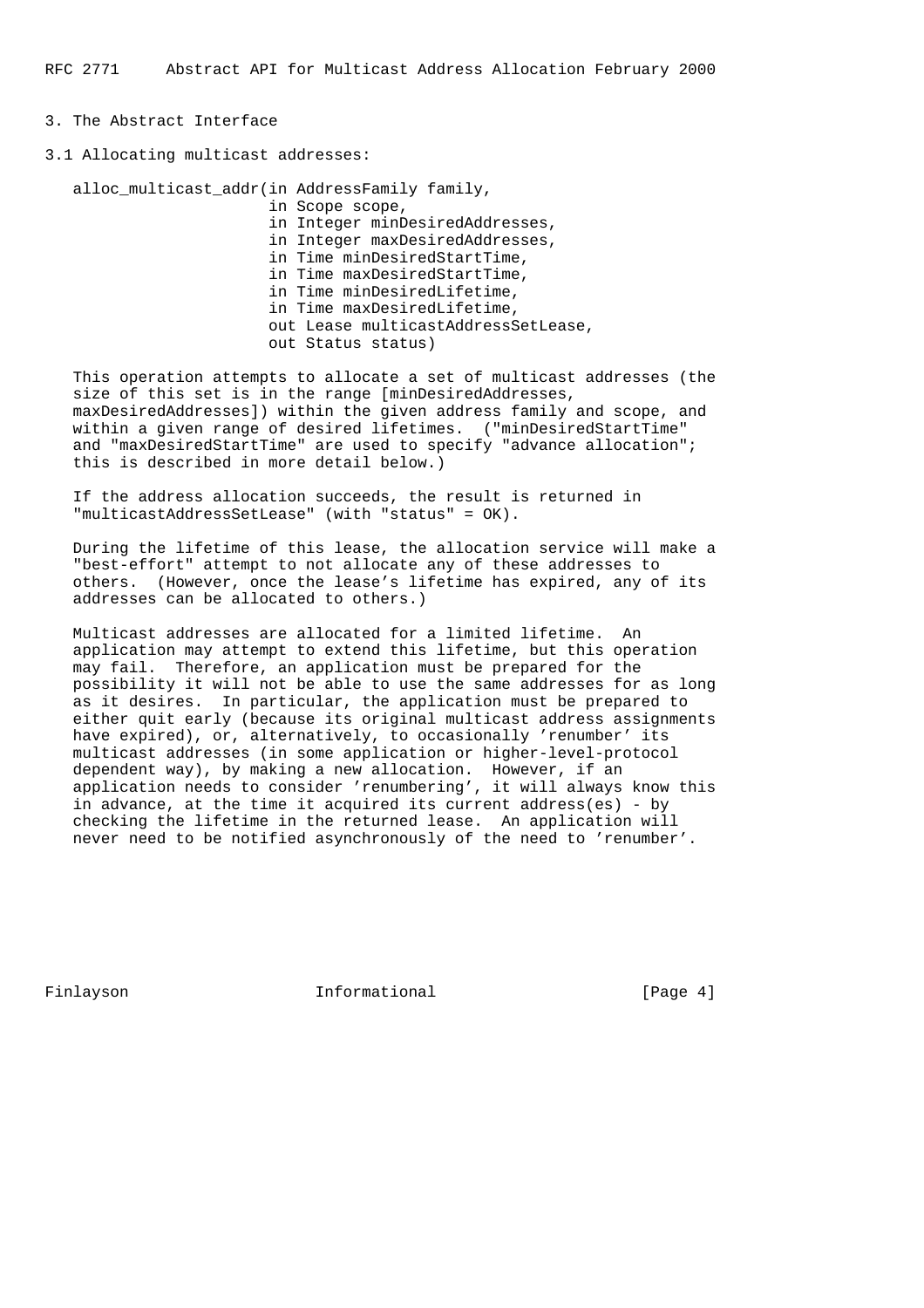Possible errors:

- bad address family
- bad scope
- bad desired number of addresses (e.g., max < min)
- bad desired lifetimes (e.g., max < min)
- errors with the two "start time" parameters (see
	- "Advance allocation" below)
- no addresses can be allocated (for the requested parameters)

 An allocation attempt can also fail with a result "status" code of TRY\_LATER, indicating that the requested allocation cannot be made at this time, but that it might succeed if the caller retries the attempt at some future time. (This future time is returned in the "start time" field of the

 "multicastAddressSetLease"; the other parts of this lease are undefined.)

 Note that a concrete (i.e., programming language-specific) API for multicast address allocation will probably include additional, specialized variants of this general allocation operation. For instance, it may include separate operations for:

> - allocating only a single address  $(i.e., minDesiredAddresses = maxDesiredAddress = 1);$  - (attempting to) allocate an address with a single, fixed lifetime (i.e., minDesiredLifetime = maxDesiredLifetime); - (attempting to) allocate an address for immediate use (i.e., minDesiredStartTime = maxDesiredStartTime = 'now')

3.2 Changing multicast addresses' lifetime:

 change\_multicast\_addr\_lifetime(in Lease multicastAddressSetLease, in Time minDesiredLifetime, in Time maxDesiredLifetime, out Time lifetime)

 This operation attempts to change the lifetime of previously allocated multicast addresses. Unless an error occurs, it returns the new lifetime (which might remain unchanged).

Possible errors:

 - bad address family - bad durations (e.g., max < min)

Finlayson **Informational** Informational [Page 5]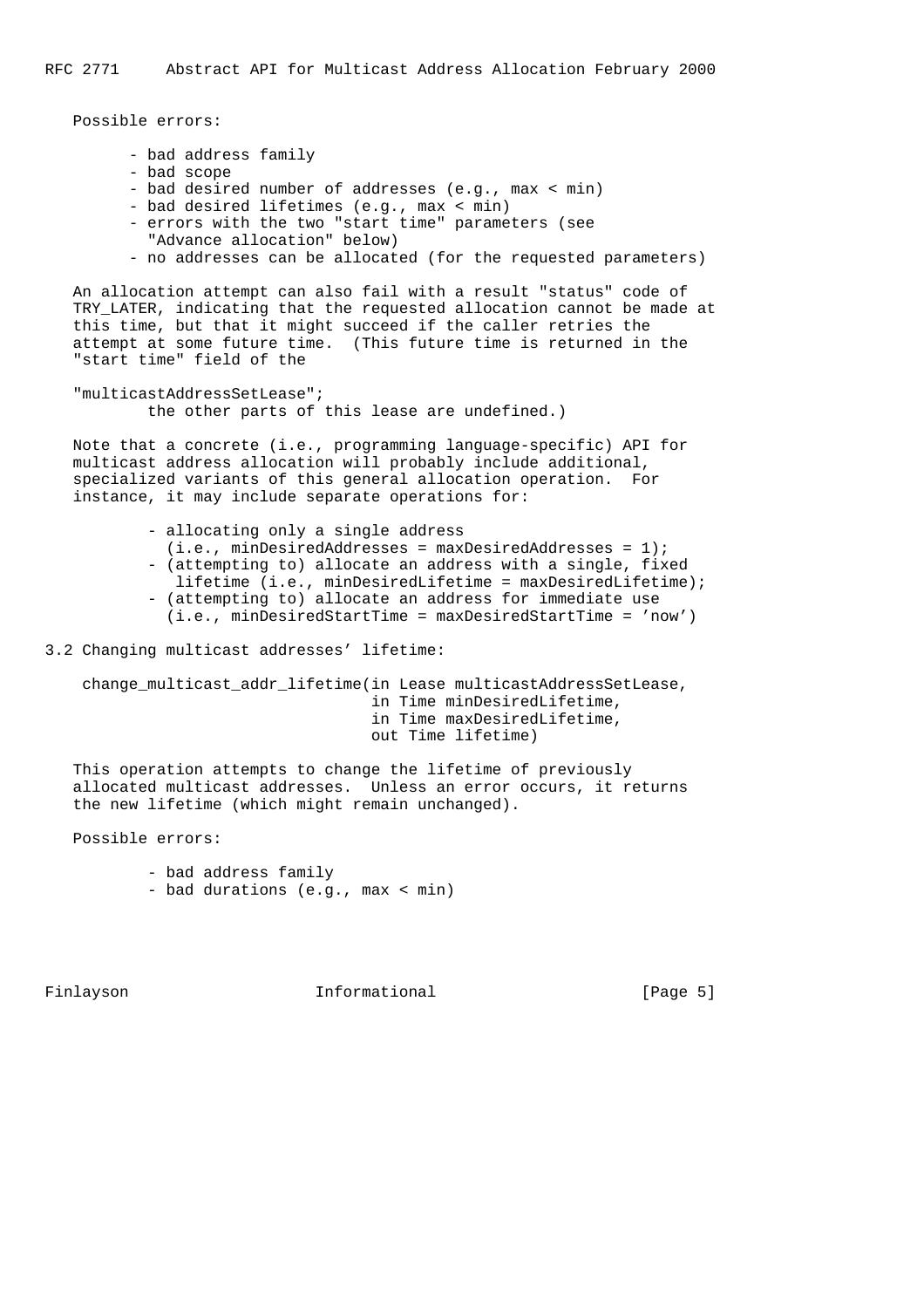RFC 2771 Abstract API for Multicast Address Allocation February 2000

- the addresses' lifetime could not be changed (and the existing lifetime was not in the requested range [minDesiredLifetime,maxDesiredLifetime]) - the addresses were not ones that we had allocated
- (see section 5.9) or they have already expired
- 3.3 Deallocating multicast addresses:

deallocate multicast addr(in Lease multicastAddressSetLease) This operation attempts to deallocate previously allocated multicast addresses.

Possible errors:

- bad address family
- the addresses were not ones that we had allocated (or they have already expired)
- 3.4 Querying the set of usable multicast address scopes:

get multicast addr scopes(in AddressFamily family, out "set of" Scope)

 This operation returns the set of administrative multicast address scopes that are defined for this node.

Possible errors:

- bad address family

3.5 Querying the name of a scope:

 get\_scope\_name(in Scope scope, in LanguageTag language, out String name, out LanguageTag languageForName)

 This operation returns a character-string name for a given scope. If the scope has a name in the specified "language", then this name (and language) is returned. Otherwise, the scope's default (language, name) pair is returned.

Possible errors:

- bad scope.

Finlayson **Informational** Informational [Page 6]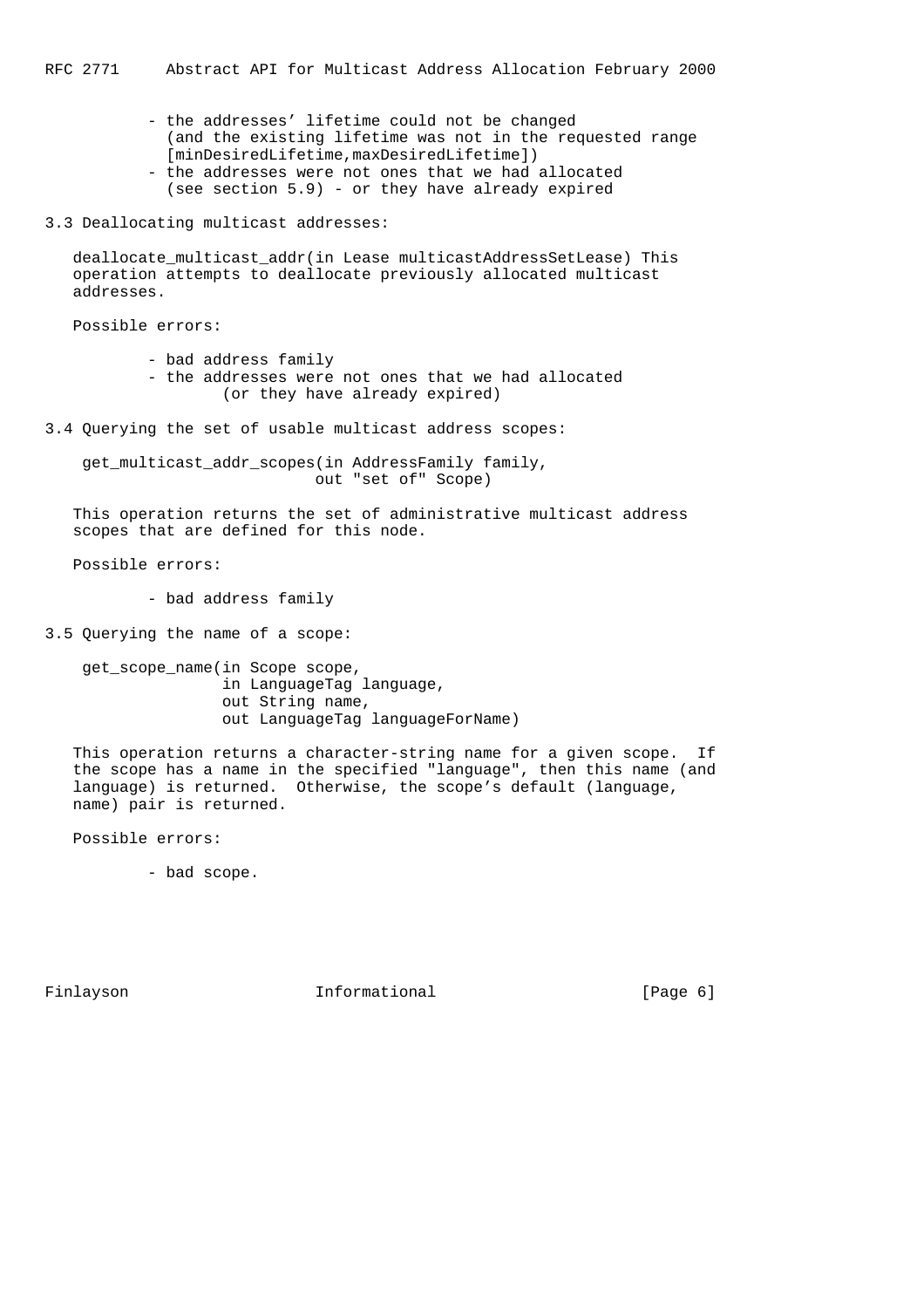3.6 Querying the nesting state of known usable multicast address scopes:

get scope nesting state(in "set of" Scope, out "matrix of" NestingRelationship)

Possible errors:

 - bad scope. - nesting state undetermined at this time.

 This operation would return a matrix that shows the current nesting relationships between the supplied set of scopes which would have previously been supplied via the get\_multicast\_addr\_scopes(...) function.

3.7 Querying the set of scopes that a given scope is known to nest inside:

 get\_larger\_scopes(in Scope, out "set of" Scope)

 This operation returns the set of administrative multicast address scopes that are known to encompass the supplied Scope.

Possible errors:

- bad scope.
- nesting state undetermined at this time.
- 3.8 Querying the set of scopes that are known to nest inside a given scope:

 get\_smaller\_scopes(in Scope, out "set of" Scope)

 This operation returns the set of administrative multicast address scopes that are known to nest inside the supplied Scope (NB this would include those scopes that are topologically identical to the supplied scope).

Possible errors:

- bad scope.

- nesting state undetermined at this time.

Finlayson **Informational** Informational [Page 7]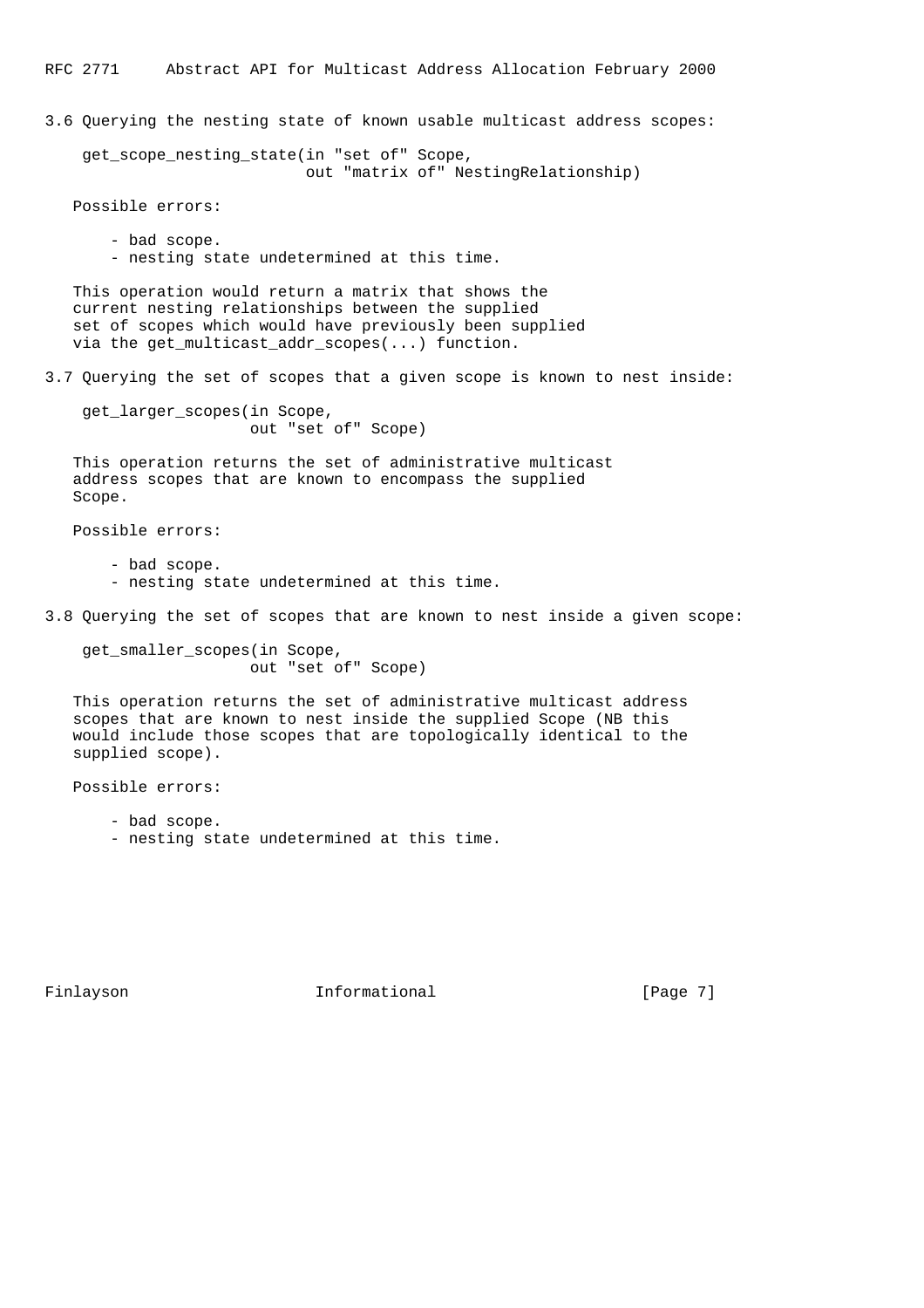3.9 Note: The decision as to who is allowed to deallocate (or change the lifetime of) a previously allocated multicast address set lease is implementation-specific, and depends upon the security policy of the host system. Thus it is not specified in this abstract API. One possible starting point, however, is the following:

 A previously allocated multicast address can be deallocated (or have its lifetime queried or changed) by the same "principal", and on the same node, as that which originally allocated it. ("principal" might, for example, be a "user" in the host operating system.)

# 3.10 Advance allocation

 By specifying "minDesiredStartTime = maxDesiredStartTime = 'now'", the address allocation operation - "alloc\_multicast\_addr" described above can be used to request a set of multicast addresses that can be used \*immediately\* (and until their lifetime expires). During this whole time, the addresses are not available for allocation to others.

 It is also possible - using the "minDesiredStartTime" and "maxDesiredStartTime" parameters - to allocate multicast addresses \*in advance\* - i.e., so that they have a future "start time" as well as an expiration time. Before the start time, the multicast addresses may be allocated to others.

 Advance allocation is convenient for allocating addresses for events that begin far in the future - e.g., several weeks or months away. Without advance allocation, it would be necessary to allocate addresses for a long period of time - even when it will not be used. Such a request would not only be a wasteful use of the multicast address space, but it may also be difficult to implement (especially since address allocations are expected to remain valid in spite of topology changes).

 Advance allocation requests can produce the following errors (in addition to those defined earlier):

- bad start time durations (e.g., max < min)
- requested start times conflict with requested lifetimes (i.e., min start time > max lifetime)

Finlayson **Informational** Informational [Page 8]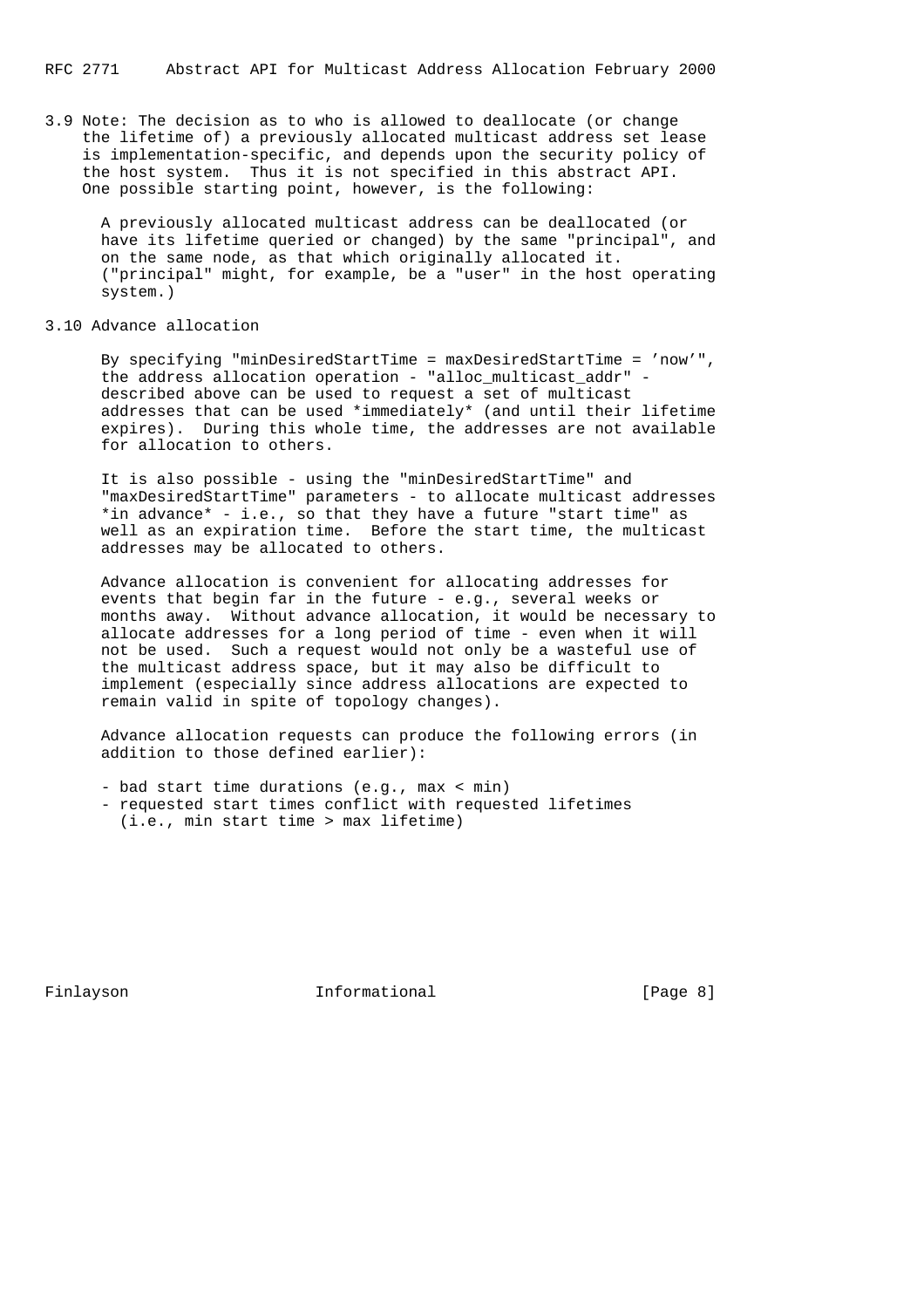The following operation is also defined:

change multicast addr start time(in Lease multicastAddressSetLease, in Time minDesiredStartTime, in Time maxDesiredStartTime, out Time startTime)

 This operation attempts to change the start time of previously allocated multicast addresses. Unless an error occurs, it returns the new start time (which might remain unchanged).

Possible errors: the same as "change\_multicast\_addr\_lifetime"

4. Security Considerations

 As noted in section 5.9 above, each implementation of this abstract API should define a security policy that specifies when (and by whom) previously allocated multicast addresses can be deallocated (or queried, or have their lifetime changed).

 Because multicast addresses are a finite resource, there is a potential for a "denial of service" attack by allocating a large number of multicast addresses without deallocating them. Preventing such an attack, however, is not the role of the API, but rather by the underlying MAAS ("Multicast Address Allocation Server(s)" [6]).

5. Acknowledgements

 Many thanks to other participants in the "MALLOC" working group - in particular Steve Hanna, Dave Thaler, Roger Kermode, and Pavlin Radoslavov - for their valuable comments.

- 6. References
	- [1] Hanna, S., Patel, B. and M. Shah, "Multicast Address Dynamic Client Allocation Protocol (MADCAP)", RFC 2730, December 1999.
	- [2] Deering, S., "Host Extensions for IP Multicasting", STD 5, RFC 1112, August 1989.
	- [3] Meyer, D., "Administratively Scoped IP Multicast", BCP 23, RFC 2365, July, 1998.
	- [4] Alvestrand, H., "Tags for the Identification of Languages", RFC 1766, March 1995.

Finlayson **Informational Informational** [Page 9]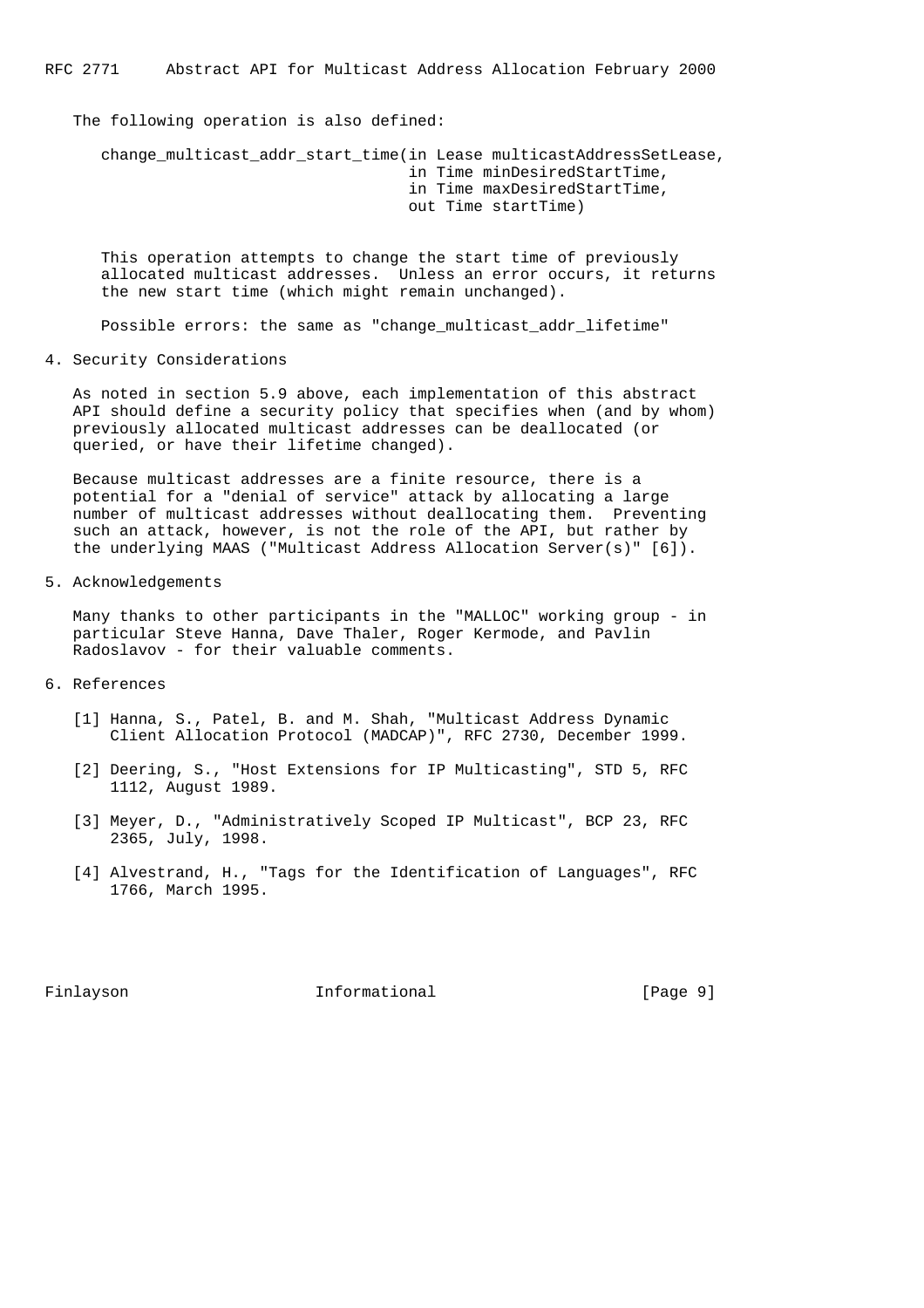- [5] Handley, M. and V. Jacobson, "SDP: Session Description Protocol", RFC 2327, April 1998.
- [6] Estrin, D., Handley, M. and D. Thaler, "The Internet Multicast Address Allocation Architecture", Work in Progress.
- [7] Kermode, R., "MADCAP Multicast Scope Nesting State Option", Work in Progress.
- 7. Author's Address

 Ross Finlayson, Live Networks, Inc. (LIVE.COM)

 EMail: finlayson@live.com WWW: http://www.live.com/

Finlayson 10 Informational 10 Page 10]